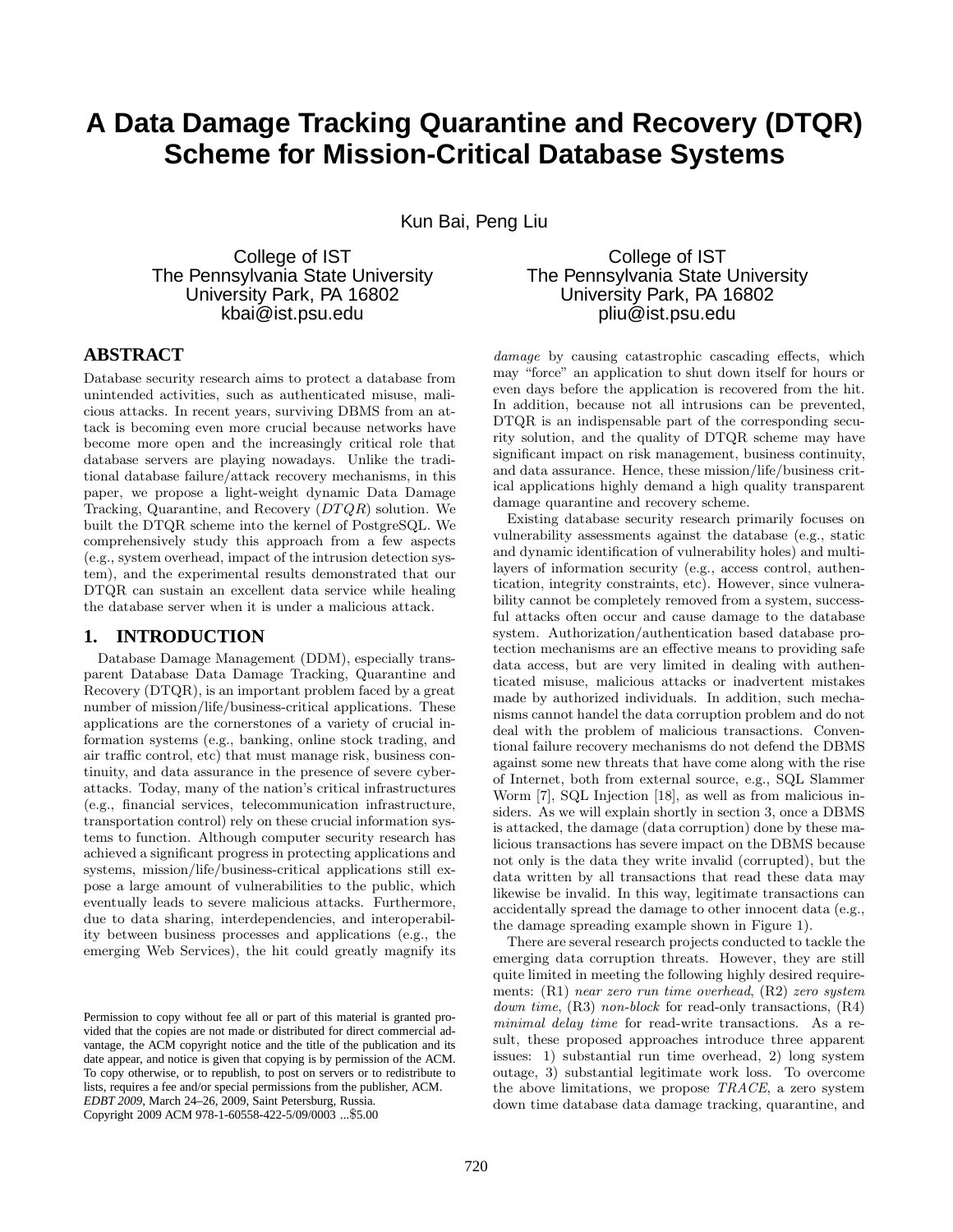recovery solution with negligible run time overhead. The service outage is minimized by (a) cleaning up the compromised data on-the-fly, (b) using multiple versions to avoid blocking read-only transactions, and (c) doing damage assessment and damage cleansing concurrently to minimize delay time for read-write transactions. Moreover, TRACE uses a novel tagging scheme to track causality without the need to log read operations. In this way, TRACE has near zero run time overhead. We build TRACE prototype into the DBMS kernel of PostgreSQL, which is currently the most advanced open-source DBMS with transaction support, not layered on top as ITDB[1]. In summary, TRACE is the first integrated transparent database tracking, quarantine, and recovery solution that can simultaneously satisfy all the four highly desired requirements shown above.

The rest of the paper is organized as follows. We describe in section 2 the related work. Section 3 describes some threats TRACE intends to handle and the problem statement. Section 4 overviews the key ideas of TRACE and introduces how we develop TRACE in PostgreSQL database system. Section 5 demonstrates the experimental results of our TRACE system in comparison with current recovery mechanisms. Finally, section 6 summarizes what we have done and mentions our future work.

## **2. RELATED WORK**

Fault tolerant approaches are recently proposed to survive a database from attacks and system flaws. A color scheme for marking damage and a notion of integrity suitable for partially damaged databases are proposed in [2] to develop a mechanism by which databases under attack could still be safely used. For traditional database systems, Data oriented attack recovery mechanisms [19] recover compromised data by directly locating the most recent untouched version of each corrupted data, and transaction oriented attack recovery [14] mechanisms do attack recovery by identifying the transactions that are affected by the attack through read-write dependencies and rolls back those affected transactions. Some work on OS-level database survivability has recently received much attention. For instance, in [4], checksums are smartly used to detect data corruption. Storage jamming [16] is used to seed a database with dummy values, access to which indicates the presence of an intruder.

There are fundamental differences between failure recovery and attack recovery. The problem of damage quarantine and recovery problem cannot be solved by failure recovery techniques which are mature in handling random failures. Failure recovery in general assumes the semantics of failstop. When a disk fails (media failure), most traditional recovery mechanisms (media recovery) focus on recovering the legitimate state of the database to its most recent state upon system failure by applying backup load and redo recovery [5]. Unlike a media failure, a malicious attack cannot always be detected immediately. The damage caused by the malicious/erroneous transactions is pernicious because not only is the data they touch corrupted, but the data written by all transactions that read this data is invalid. Failure recovery intuitively assumes that all transactional operations have equal rights to be recovered. Removing inconsistency induced by malicious transactions is usually based on the recovery mechanisms [17], in which a backup is restored, and a recovery log is used to roll back the current state. The usual database recovery techniques to deal with such corrupted data are costly to perform, introducing a long system outage while the backup is used to restore the database. Thus it can seriously impair database availability because not only the effects of the malicious transaction but all work done by the transactions committed later than the malicious transaction are unwound, e.g., their effects are removed from the resulting database state. These transactions then need to be re-submitted in some way (i.e. redo mechanisms) so as to reduce the impact onto the database. Checkpoint techniques [12] are widely used to preserve the integrity of data stored in databases by rolling back the whole database system to a specific time point. However, all work, done by both malicious and innocent transactions, will be lost.

Previous work[1, 2, 3, 13, 14, 19] of attack recovery heavily depends on exploiting the system log to find out the pattern of damage spreading and schedule repair transactions. The analysis of system log is very time consuming and hard to satisfy the performance requirement of on-line recovery. The dynamic algorithm proposed in [1] leaks damage to innocent data while repairing the damage on-the-fly. In addition, these existing DTQR mechanisms are limited in satisfying the four requirements mentioned in section 1. Here we briefly summarize some main limitations of three representative database DTQR solutions [1, 8, 15]. In ITDB [1], a dynamic damage (data corruption) tracking approach is proposed to perform on-the-fly repair. However, it needs to log read operations to keep track of inter-transaction dependencies, which causes significant run time overhead. This method may initially mark some benign transactions as malicious thus preventing normal transactions access the data modified by them, and it can spread damage to other innocent data during the on-the-fly repair process. As a result, requirement R1 cannot be satisfied. In [8], an intertransaction dependency graph is maintained at run time both to determine the exact extent of damage and to ease the repair process and increase the amount of legitimate work preserved during an attack. However, it does not support on-the-fly repair which results in substantial system outage. As a result, requirement R2 cannot be satisfied. In [15], another inter-transaction dependency tracking technique is proposed to identify and isolate ill-effects of the malicious transactions. In order to maintain the data dependency, this technique also needs to record a read log, which is not supported in existing DBMS and will pose a serious performance overhead . Additionally, it only provides off-line post-corruption database repair.

# **3. PRELIMINARIES AND PROBLEM STATEMENT**

## **3.1 The Threat Model**

In this paper, we deal with the data corruption problem caused by transaction level attacks in database systems. Transaction level attacks are not new. They have been studied in a good number of researches [2, 8, 22]. Transaction level attacks can be done through a variety of ways:

- First, the attacks can be done through identity theft related fraudulent transactions. The fraudulent transaction is executed from within a valid user session, stronger user authentication on its own does not protect against these forms of attack.
- Second, the attacks can be done through erroneous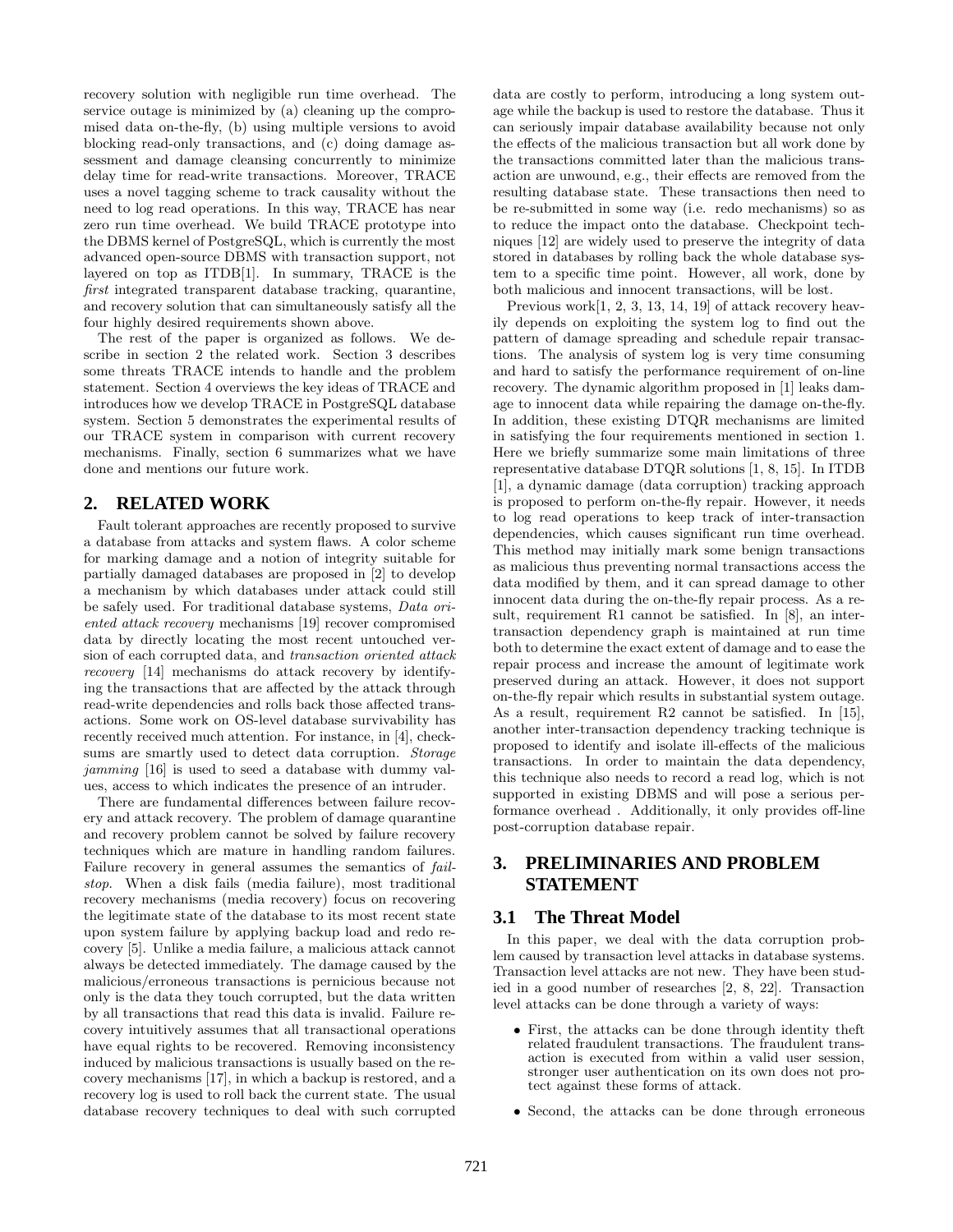

Figure 1: An Example of Damage Spreading

transactions issued by legitimate insiders due to mistakes. This kind of human errors can not be avoided completely because of the human nature.

- Third, the attacks can be done through web applications. Among the OWASP top ten most critical web application security vulnerabilities [18], five out of the top 6 vulnerabilities can directly enable the attacker to launch a malicious transaction, which can potentially corrupt the critical data stored in database. We list three top ranked vulnerabilities as follows.
	- 1. Unvalidated Input Information from web requests is not validated before being used by a web application. Attackers can use these flaws to attack backend components through a web application. Note that a major backend component is the database server, and a major way to attack a database server is to launch a malicious transaction.
	- 2. Cross Site Scripting (XSS) Flaws The attacker can first do a cross-site-scripting attack; then gain the user name and password of an account through the cookies he steals. Next, the attacker logs in an e-commerce site using the stolen user name and password; third, the attacker can issue a malicious transaction.
	- 3. Injection Flaws Through a SQL injection attack, the attacker can easily launch a malicious transaction.

Note, we use "attack" to denote both the malicious attacks and human errors.

## **3.2 Basic Concepts**

In this section, we formally describe the problems TRACE intends to solve. When a database is under an attack, TRACE needs to do: 1) identify corrupted data objects according to the damage causality information maintained at run time, and 2) carry out cleansing process to "clean up" the database on-the-fly. Here, the cleansing process includes damage tracking, quarantine, and repair.

#### *3.2.1 Database Model*

A database system is a set of data objects, denoted as  $DB = \{o^1, o^2, \ldots, o^n\}.$  A transaction  $T_i$  is a partial order with ordering relation  $\lhd_i$  [5], where

- 1.  $T_i \subseteq \{(r_i[\sigma^x], w_i[\sigma^x]) \mid \sigma^x \text{ is a data object}\} \cup (a_i, c_i);$
- 2. if  $r_i[\sigma^x], w_i[\sigma^x] \in T_i$ , then either  $r_i[\sigma^x] \prec_i w_i[\sigma^x]$ , or  $w_i[o^x] \triangleleft_i r_i[o^x];$
- 3.  $a_i \in T_i$  iff  $c_i \notin T_i$ .

and  $r, w, a, c$  relate to the operation of *read, write, abort*, and commit, respectively. The (usually concurrent) execution of a set of transactions is modeled by a structure called a history (system log). Formally, let  $T = \{T_1, T_2, \ldots, T_n\}$  be a set of transactions. A complete history  $H$  over  $T$  is a partial order with ordering relation  $\triangleleft_H$ , where:

$$
1. H = \cup_{i=1}^n T_i;
$$

$$
2. \ \ \triangleleft_H \supseteq \cup_{i=1}^n \ \triangleleft_i.
$$

#### *3.2.2 Dependency Relations*

To accomplish the two tasks, TRACE relies on correctly analyzing some specific dependency relationships. We first define the following two relations.

DEFINITION 1. Basic preceding relation: Given two transaction  $T_i$  and  $T_j$ , if transaction  $T_i$  is executed before  $T_i$ , then  $T_i$  precedes  $T_j$ , which we denote as  $T_i \lhd T_j$ . Note, we assume strict 2PL scheme is applied as in most of the commercial DBMSs.

DEFINITION 2. Data dependency relation: Given any two transactions  $T_i \lhd T_j$ , if  $(W_{T_i} - \bigcup_{T_i \lhd T_k \lhd T_j} W_{T_k}) \cap R_{T_j} \neq$  $\emptyset$ , then  $T_j$  is dependent on  $T_i$ , which is denoted as  $T_i \to T_j$ . We use  $R_T$  and  $W_T$  to denote the read set and the write set of transaction T. If there exist transactions  $T_1, T_2, ..., T_n, n \geq$ 2, that  $T_1 \rightarrow T_2 \rightarrow \ldots$ ,  $T_n$ , then we denote it as  $T_1 \rightarrow^{\ltimes} T_n$ .

Now, we give the definition of two types of data corrupting transaction that are studied in this work.

DEFINITION 3. Malicious transaction: A transaction T whose write set  $W_T$  contains invalid data objects due to malicious intent or bad user inputs is a malicious transaction, denoted as  $T_b$ .

DEFINITION 4. Affected transaction: A transaction  $T_i$ that reads data objects updated by a malicious transaction  $T_b$ or by an affected transaction  $T_i$  that depends upon the updates of the malicious transaction  $T_b$ , formally  $R_{T_i} \cap W_{T_b} \neq$  $\emptyset$  or  $R_{T_i} ∩ W_{T_i} \neq \emptyset$ , is an affected transaction.

We denote a data object updated by a malicious transaction or an affected transaction as an invalid (corrupted) data object. Otherwise, it is a valid data object.

EXAMPLE 1. For example, given the transaction  $T_i : o^c =$  $o^a + o^b$ ,  $R_{T_i} = \{o^a, o^b\}$  and  $W_{T_i} = \{\underline{o^c}\}\$ ; the transaction  $T_j$ :  $o^f = o^d + o^c$ ,  $R_{T_i} = \{ \underline{o}^c, o^d \}$ ,  $W_{T_i} = \{ o^f \}$ . Obviously, we have  $T_i \rightarrow T_j$  because transaction  $T_j$  reads the data object o<sup>c</sup> written by transaction  $T_i$ . If data objects (e.g., o<sup>c</sup>) contained in the write set  $W_{T_i}$  are corrupted, write set  $W_{T_i}$ is affected because of the dependency relation of  $T_i$  and  $T_j$ ,  $R_{T_i} \cap W_{T_i} = o^c$ .

If a transaction is malicious and makes the database state invalid, the entire effects of the transaction are invalid. Therefore, all updates to the data objects the transaction is writing are invalid. Based on above statements, we have, as shown in Figure 1,  $T_b \to T_{12} \to T_{23}$ ,  $T_{12} \to T_{13}$ ,  $T_b \to T_{32}$ . If  $T_b$  is a malicious transaction, transaction  $T_{12}$  and  $T_{32}$  are affected directly  $(T_{23}$  is affected indirectly via  $T_{12}$ ) and the data objects updated by  $T_{12}$ ,  $T_{23}$ , and  $T_{32}$  are invalid. Transaction  $T_{12}$ ,  $T_{23}$ , and  $T_{32}$  are legitimate (good) transactions.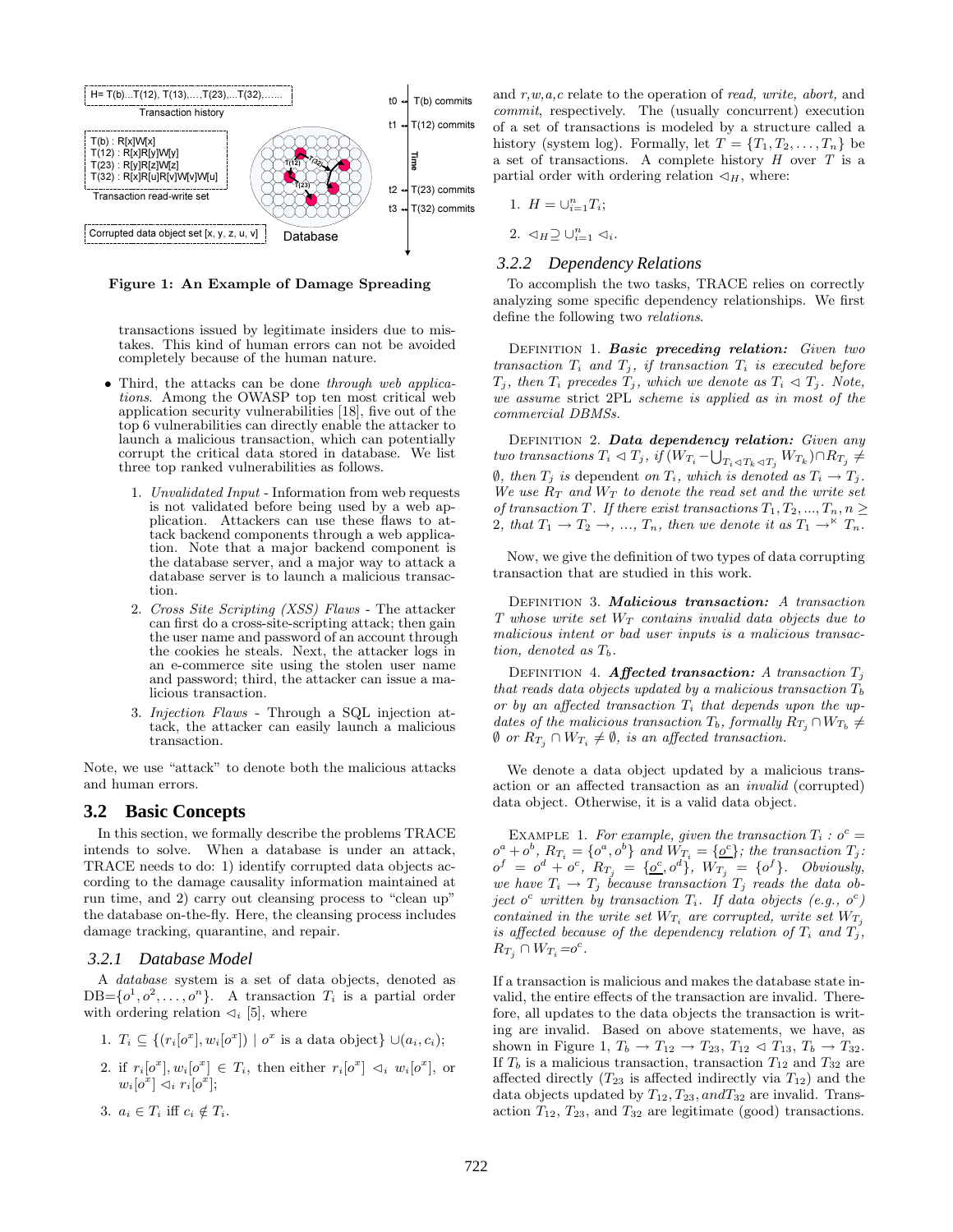## **3.3 Problem Statement**

How to satisfy the four requirements listed in Section 1 without violating the following correctness criteria? To guarantee the correctness of TRACE, we define the correctness criteria.

DEFINITION 5. Correctness Criteria: When TRACE accomplishes its two tasks, the result is flawless if and only if the following conditions are satisfied:

- 1. ∀ identified invalid data object  $o^x \in DB$  are restored to its latest pre-corruption state, which is a valid state;
- 2.  $\sharp$  invalid data object  $o^x$  is accessed by normal transactions (no damage leakage).

In particular, while ensuring the correctness, R1 requires that tracking data dependencies between transactions must not cause notable run time overhead. R2 indicates that the system (i.e., the database server) can never be stopped during damage tracking, quarantine, and repair. R3 indicates that read-only transactions (e.g., database queries) should not experience noticeable throughput degradation in the presence of data corruption attacks. R4 indicates that the damage propagation tracking operations, the damage quarantine operations, and the damage repair operations must be concurrently performed and synchronized in a finegrained manner. In this way, the waiting time (or delay time) of read-write transactions may be minimized.

## **4. THE APPROACH**

TRACE has two working modes, the standby mode and the cleansing mode. If no data corruption is reported by Intrusion Detection System (IDS), TRACE works in the standby mode and is invisible to the incoming transactions which are executed normally. If the IDS raises an alarm, TRACE will be activated and works in the cleansing mode to execute quarantine/assessment/cleansing procedures. Figure 2 illustrates the workflow of TRACE system. We use "cleansing" rather than "recovering" throughout this paper to emphasize the additional feature of our approach, which preserves the legitimate data in the process of restoring the database back to the consistent status in the recent past.

In the following sections, we overview our approach that enables TRACE system to meet the desired requirements. To build the TRACE that offers the feature of identifying/cleansing the corrupted data objects and meets the four requirements, we make several changes to the source code of the standard PostgreSQL 8.1 database [21].

#### **4.1 Assumptions**

When a DBMS is attacked, data corruption can be detected by a good number of existing intrusion detection (ID) techniques [6, 9, 11, 20, 23]. Although ID techniques and tools cannot do the damage tracking/quarantine/cleansing work, intrusion detection is a basic component of any intrusion recovery solution. In TRACE, we adopt the following work [6, 20] into our solution. All these techniques experience certain false positive rate and detection latency. Usually, the longer time the IDS spends, the more accuracy the IDS can achieve, however, the more damage the database has to suffer. Additionally, since false positives can mislead TRACE to revert updates done by innocent transactions, TRACE may need to get a data corruption



Figure 2: The TRACE System Workflow

| <b>TAG</b> | <b>ORIGINS</b> | <b>TS</b> | <b>PID</b> |
|------------|----------------|-----------|------------|
| T(b)       | ----           | 00610     | 0x00001001 |
| T(12)      | T(b)           | 00710     | 0x00001101 |
| $\cdots$   | $\cdots$       |           | $\cdots$   |
| T(23)      | T(12), T(b)    | 00890     | 0x00002312 |
| $\cdots$   | $\cdots$       |           | $\cdots$   |
| T(32)      | T(b)           | 01102     | 0x00002401 |
| T(32)      | T(b)           | 01102     | 0x00002401 |

Figure 3: An Example of the Causality Table Construction

alarm verified to avoid unnecessarily cleansing any legitimate data records. Verifying a data corruption alarm is not always a difficult thing, e.g., by techniques such as storage jamming [16], checksum based corruption verification [4], or by a Database Administrator (DBA) who understands the applications being served by the database [15]. However, verification of a data corruption alarm can be time consuming. If the reporting delay is significant, more transactions in the system will be affected, which needs more efforts to make the cleansing done. We assume no blind write is performed in the database.

## **4.2 The Standby Mode**

In the standby mode, TRACE uses a simple but efficient tagging scheme to transparently maintain the data dependency information at run time. The tagging idea is that we construct a one-to-many mapping from a tiny n-bits tag to a set of data objects. A tag is a unique  $n$  bits attached to a data object to indicate its origin. An origin is a data object's ancestor indicating who creates/updates it. In this work, we set the tag at the record level and use a transaction id as the tag of a data record. We maintain in Causality Table (CT) (Figure 3) the inter-transaction dependencies to perform the damage tracing. Figure 3 shows the creation of Causality Table entries of the damage spreading example in Figure 1. In each CT entry, the field TAG has transaction id (xid is used in PostgreSQL) as the key of the entry. The field *ORIGINS* is a set of tags  $(xid_i)$  indicating a data record's origins. The field TS (timestamp) tells when the entry (data record) is created (updated). This field is filled when the corresponding transaction commits. The field PID (page id) tells where TRACE can look up for the corresponding data record (in memory or in stable storage).

TRACE creates an entry for each created/updated data record in CT. A data record may have multiple origins (a origin set) because it can be updated a number of times in its life time. The basic damage tracing idea is that if a trans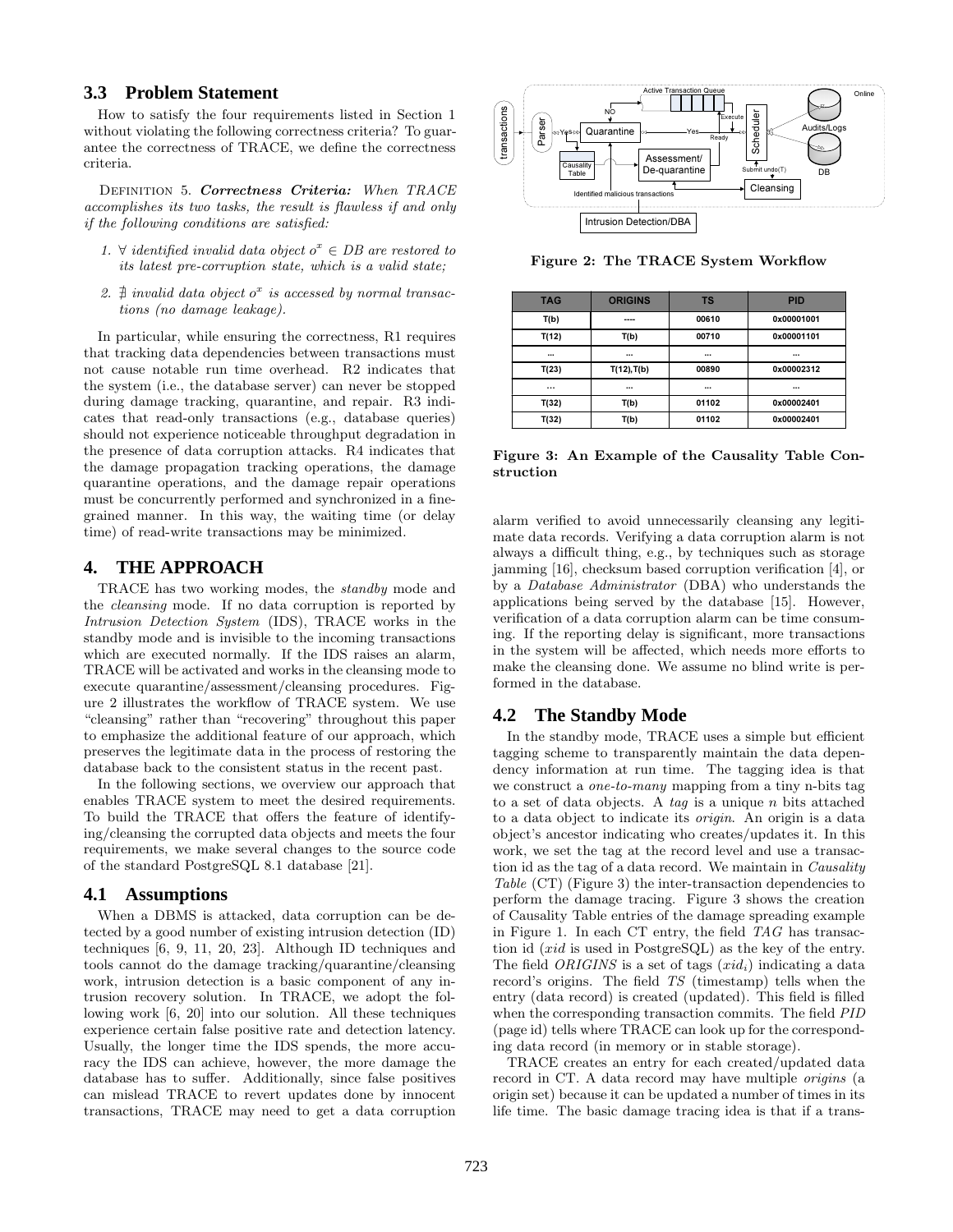action  $T_i$  reads a data record that is created/updated by transaction  $T_j$ , all data records updated by transaction  $T_i$ have tag  $T_j$  as one of their origins. If a tag has been identified as corrupted (or affected), all data records whose origin set has the tag are also believed as corrupted. Without blind writes, a data object's origin set will contain every tag that has last updated the data object. During the normal transaction processing, the origin set of each data object in CT does not have a complete origins. This will be fulfilled in the damage assessment procedure, namely origin construction.



Figure 4: Identify/Repair Corrupted Data Records **Overview** 

In Figure 3, we assume that the malicious transaction  $T<sub>b</sub>$ has no origin and calculates based on local inputs. The entry  $T_{12}$  has the tag  $T_b$  in its origin field. The complete origins set of transaction  $T_{23}$  is  $\{T_{12}, T_b\}$  according to the example in Figure 1. Since  $T_{12}$  and  $T_{23}$  have  $T_b$  in their ORIGINS, data records attached with tag  $T_{12}$  and  $T_{23}$  are also invalid. Similarly, entries tagged with  $T_{32}$  are invalid too. TRACE tagging scheme additionally uses eight byte timestamp to indicate when the transaction last updates the data record and one extra bit in the record header to denote a data record dirty/clean status. Thus, we need to modify the data structure of the data record defined in PostgreSQL. Each time a data record is updated by a transaction, the associated tag is accordingly updated.

Causality table process generally has three steps related to the transaction begin, transaction in process, transaction commits.

- *Transaction Begin.* A Causality table entry is generated for a data record when a transaction starts. Initially, the transaction identifier is assigned and entered into the TAG and TS fields.
- Transaction In Process. New versions of data records are generated during this period of time. When the transaction reads a database record  $o^x$ , it gets the transaction id that last updated the data record and

obtains the page id. We add both of them into the ORIGINS and PID in CT, respectively.

• *Transaction Commit.* At commit, we determine a timestamp for the transaction and store in the TS field in CT. We then revisit updated data records and perform a timestamping on each of the data records within the transaction.

## **4.3 The Cleansing Mode**

In the cleansing mode, TRACE uses the causality information obtained in standby mode to identify and selectively repair only the data corrupted by the malicious/affected transactions on-the-fly. If the components doing damage quarantine, damage assessment, valid data de-quarantine and repairing on-the-fly are not well coordinated, then substantial availability loss or deny-of-service can be experienced. In the following, we overview how each cleansing operation functions with the focus on how they coordinate with one another to minimize the availability loss.

#### *4.3.1 Damage Quarantine*

Damage Quarantine is to prevent the normal transactions from accessing any invalid data objects, and then stop damage spreading and further reduce the repairing cost. When malicious transactions are detected by IDS, TRACE immediately sets up a time-based quarantine window  $qw$  (a time interval between  $ts_b$  and  $ts_d$ ). Here,  $ts_b$  indicates the time when the malicious transaction commits, and  $ts_d$  indicates the time when the data corruption is detected. TRACE blocks an incoming transaction  $T_i$  if any data object's timestamp  $ts_{o_i}$  in the read set  $R_{T_i}$  are contained in qw (shown in Algorithm 1). Access to the data objects updated/created earlier than the  $ts_b$  will still be allowed. In general, after a DBMS is attacked, majority data objects are still valid and available. As a result, requirement R2 can be satisfied.

| <b>Algorithm 1:</b> Damage Quarantine Pseudo Code                 |  |  |  |
|-------------------------------------------------------------------|--|--|--|
| Input: $ts_b$ , $ts_d$ , $T_i$                                    |  |  |  |
| begin                                                             |  |  |  |
| $qw_s \leftarrow ts_b; qw_e \leftarrow ts_d;$<br>$\boldsymbol{2}$ |  |  |  |
| while $o_i \in R_{T_i}$ do<br>3                                   |  |  |  |
| if $ts_{o_i} \in [qw_s, qw_e]$ then<br>$\overline{\mathbf{4}}$    |  |  |  |
| Deny the access of transaction $T_i$ ;<br>-5                      |  |  |  |
| else<br>6                                                         |  |  |  |
| $\overline{7}$<br>Grant the access of transaction $T_i$ ;         |  |  |  |
|                                                                   |  |  |  |

To implement the damage quarantine in PostgreSQL, we modify the executor module source code. The plan tree of PostgreSQL is created to have an optimal execution plan, which consists of a list of nodes as a pipeline. Normally, each time a node is called, it returns a data record. Starting from the root node, upper level nodes call the lower level nodes. Nodes at the bottom level perform either sequential scan or index scan. We make changes to the function of the bottom level nodes as well as the return results from the root node. By default, the executor module of PostgreSQL executes a sequential scan to open a relation, iterates over all data records. We change the executor module to check the timestamp attached to each data record while scanning the data records in the quarantine phase. If a data record satisfies the query condition and its timestamp is later than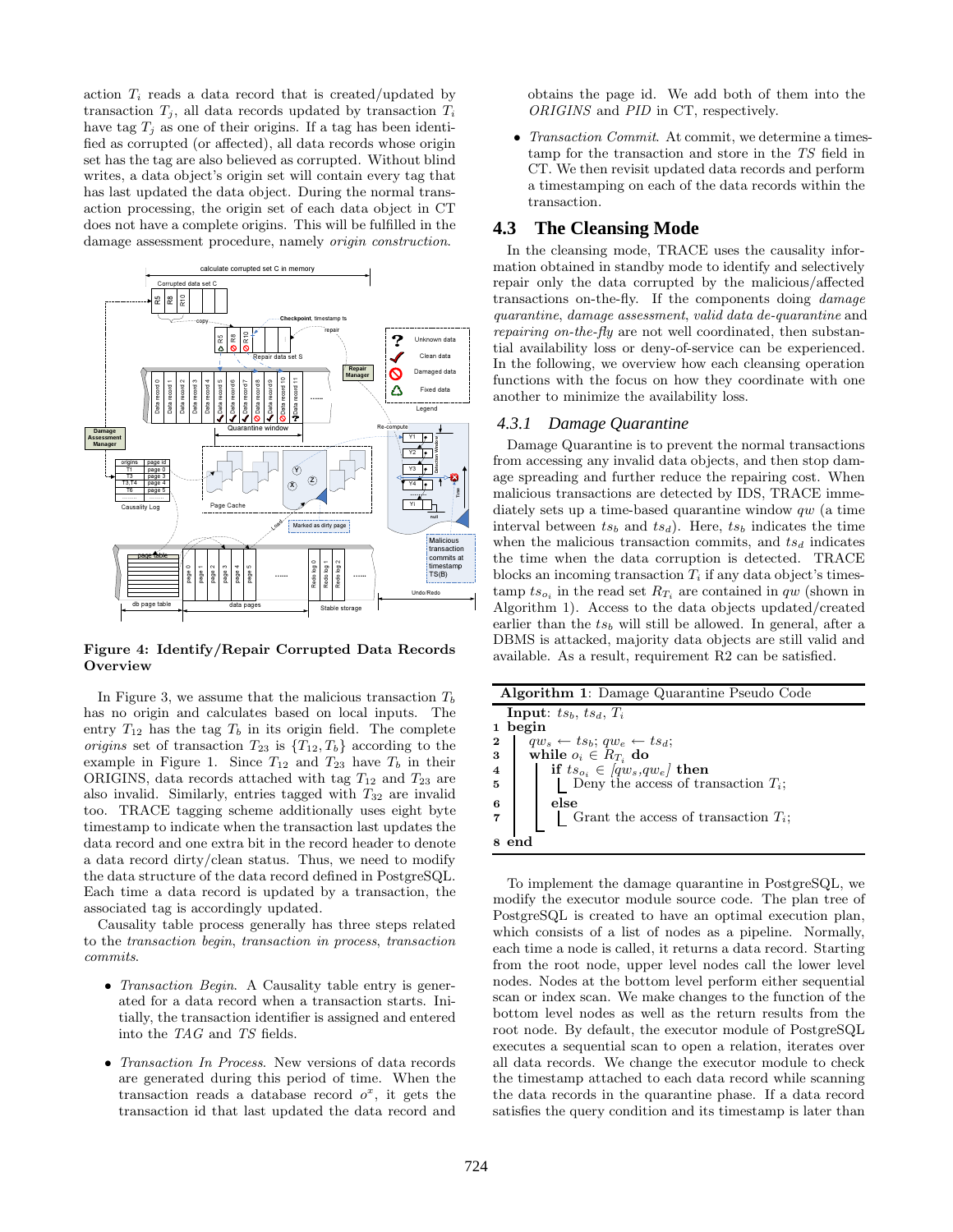the timestamp  $ts<sub>b</sub>$ , the executor knows the incoming transaction requests a corrupted data record. Therefore, it either discards the return result from the root node or asks the damage assessment and de-quarantine modules for further investigation, and then puts the transaction to active transaction queue to wait.

#### *4.3.2 Damage Assessment*

Damage Assessment is to identify every corrupted data contained in the quarantine window  $qw$ . When malicious transactions are detected, TRACE starts scanning the causality table from the first entry whose tag (transaction id) is the detected malicious transaction  $T_b$ , and then calculates the corrupted data set  $C(T_i)$  up to the transaction  $T_i$ .

The abstract damage assessment algorithm (Algorithm 2) includes two steps: 1) the IDS reports a malicious transaction. The malicious transaction identifier  $(T_b)$  is the initial tag of damaged data records. During scanning the causality table, TRACE knows it has found all data records corrupted by the malicious transaction  $T_b$  when it encounters an entry whose tag (tid) has an associated timestamp later than the malicious transaction timestamp  $ts_b$ . At this point, TRACE obtains the initial corrupted data set  $C(T_b)$ . 2) Then, TRACE processes the causality table starting from the entries whose origins set O contains the tag  $T<sub>b</sub>$ . In general, for each entry (a data record) in CT tagged with  $T_i$ (transaction id  $tid_j$ ), if the entry's origins set  $O_{T_i} \cap C_{T_i} \neq$  $\emptyset$  ( $C_{T_i}$  stands for the known corrupted transactions tids in C up to  $T_i$ ), TRACE puts the data records tagged with  $T_i$  $(tid<sub>j</sub>)$  into corrupted set  $C(T<sub>j</sub>)$ , and then adds  $T<sub>i</sub>$ 's origins set  $O_{T_i}$  into  $T_j$ 's origins set  $O_{T_j}$  in CT (origin construction). TRACE stops the assessment process when any one of the following two conditions is true: a.) TRACE reaches the last entry of CT; b.) TRACE reaches an entry whose timestamp is equal to the time point when TRACE starts quarantine procedure. For condition 2, any entry in CT beyond this time point is valid because only transactions request accessing to valid data are allowed to execute after the quarantine window is set up.

| <b>Algorithm 2:</b> Damage Assessment Pseudo Code                            |       |
|------------------------------------------------------------------------------|-------|
| <b>Input</b> : $T_b$ , $qw_e$                                                |       |
| begin<br>1                                                                   |       |
| /*calculate the initial corrupted data object set                            |       |
| $C(T_h)$                                                                     | $*$ / |
| while $o_i \in CT$ do<br>$\mathbf 2$                                         |       |
| if $(o_i.ts < ts_b)$ && $(o_i.maxk == T_b)$ then<br>3                        |       |
| $o_i \rightarrow C(T_b);$<br>4                                               |       |
| else<br>5                                                                    |       |
| break;<br>6                                                                  |       |
|                                                                              |       |
| /*calculate the corrupted data object set $C(T_i)$                           | */    |
| forall $o_i \in CT$ do<br>7                                                  |       |
| if $O_{T_i}^{o_j} \cap C_{T_i} \neq \emptyset$ then<br>8                     |       |
| $o_j \rightarrow C(T_j);$<br>9                                               |       |
| update $\overline{O_{T_i}}$ with $O_{T_i}$ ;<br>10                           |       |
| if $(\nexists o_{j+1} \in CT) \parallel (ts_{o_{j+1}} \geq qw_e)$ then<br>11 |       |
| break:<br>12                                                                 |       |
| 13 end                                                                       |       |
|                                                                              |       |

We now describe how we modify PostgreSQL to achieve damage assessment. We first review a feature of PostgreSQL, namely multi-versioning system. When a data record is updated the old versions are not removed immediately. Instead, PostgreSQL implements a versioning system by keeping different versions of data records in the same tablespace (e.g. in the same data page). Each version of a data record has several hidden attributes, such as Xmin (the transaction id xid of the transaction that generates the record version) and Xmax (the xid of the transaction that either generates a new version of this record or deletes the record). For example, when a transaction  $T_i$  performs an update on a data record  $o^x$ , it takes the valid version v of  $o^x$ , and makes a copy  $v^c$  of v. Then, it sets v's Xmax and  $v^c$ 's Xmin to the transaction id  $xid_i$ . A data record is visible by a transaction if Xmin is valid and Xmax is not. Different versions of the same data record are chained by a hidden pointer as shown in Figure 4. TRACE uses these chained 'before' images to perform the calculation of the corrupted data record set and online repair (addressed in section 4.3.4). To make the hidden versions visible, we modify the index scan and sequential scan functions in executor module of PostgreSQL to identify the xid of transactions that generate (or delete) data record versions which match our needs. Then TRACE can go through the multi-version chain to find every historical version of a data record. In normal PostgreSQL operation, an update/delete of a data record does not immediately remove the old version of the data record. A data record may exist in multiple versions simultaneously. But eventually, when the disk space increasingly grows and outdated data records are no longer of interest of any transaction, the space they occupies must be reclaimed for reuse. PostgreSQL deals with it by VACCUM function. To support TRACE utilizing the multi-version data tuples, we set the PostgreSQL to non-VACCUM database system.

To assess the damage, TRACE locates the data record by the information stored in PID field in CT (for the details of page layout of PostgreSQL, we refer the reader to [21]). If a data page is not in memory, TRACE loads the data page containing the corrupted data record back into the memory (as shown in Figure 4). Then, TRACE traverses the associated data record version chain backwards in time to identify every invalid data record version and the valid data record version. As TRACE traverses the multiversion chain, it marks every invalid version by setting the dirty bit until it finds a data record version whose timestamp is less than the malicious timestamp  $ts_b$ . This version-datastatus-identification scheme is a simple but effective solution to mark corrupted version data. We assume that all data versions of the corrupted data records in the quarantine window are suspicious. Thus, these versions cannot be trusted if there is no finer grained version-data-status-identification scheme provided. We will address a finer grained scheme in another paper. TRACE does not keep all invalid data record versions in the corrupted data set  $C(T_i)$  and the repair set  $S_r$  (on top of the  $S_r$ , we implemented a bloom filter to do the member checking, which will facilitate the dequarantine procedure). For example, in Figure 4, the data record  $Y_3$  is invalid because of malicious transactions and then the version  $Y_2$  and  $Y_1$  are invalid. Thus, to identify corrupt versions of data records, TRACE needs merely keep the invalid version  $Y_1$  in  $S_r$ . The rest invalid data records will be discarded.

#### *4.3.3 Release the Valid Data*

This procedure is to release the valid data records con-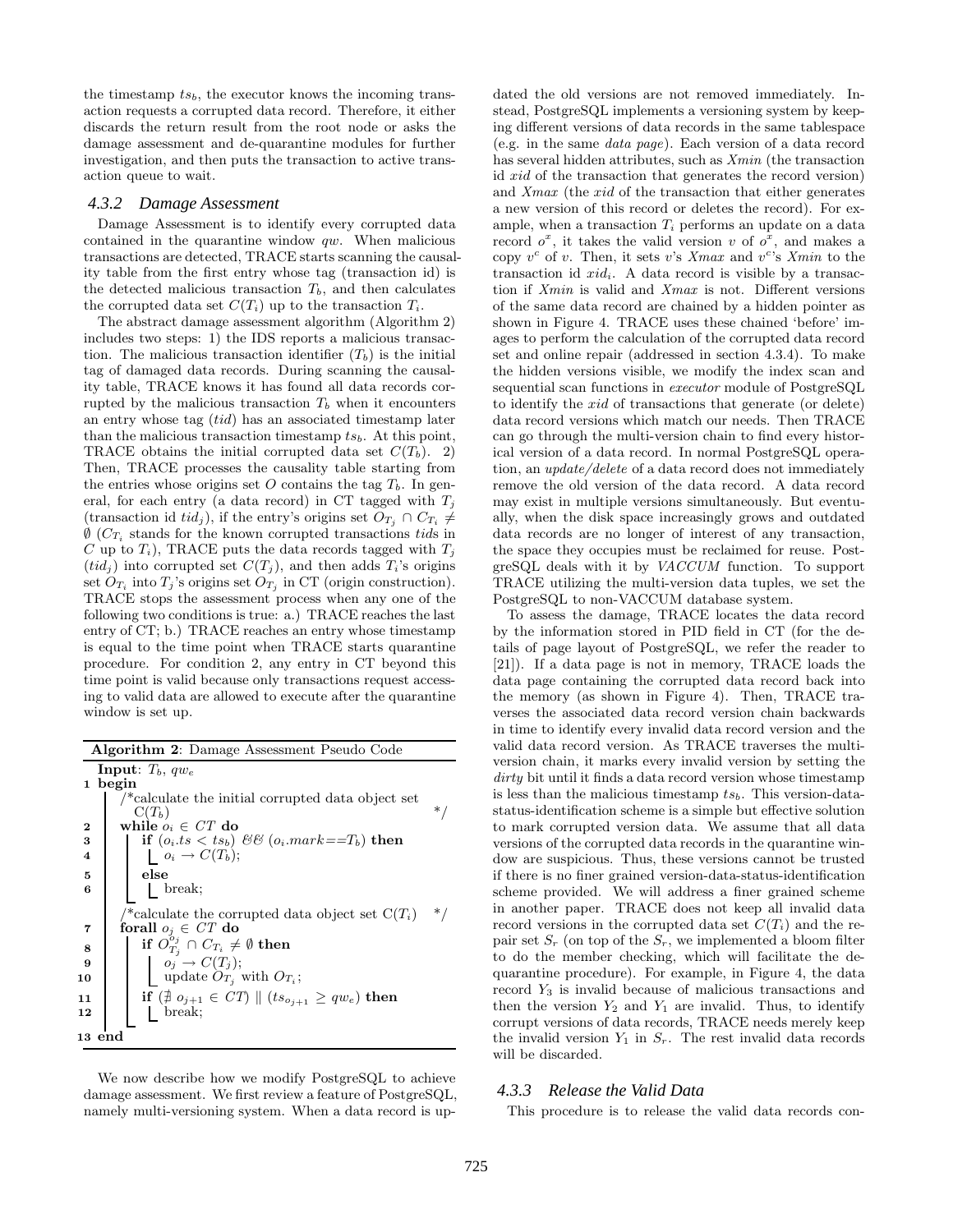tained in the quarantine window  $qw$ . The abstract algorithm is listed in Algorithm 3. In parallel to damage assessment, de-quarantine procedure starts to function as soon as either over-contained valid data objects are identified or repaired invalid data objects are available.

TRACE needs to gradually filter out real invalid data for repairing and release valid data according to the following rules. When a data record is requested by a newly submitted transaction, 1) if the data record's timestamp is later than the malicious transaction timestamp  $ts_b$  and this data record is not included in repair set  $S_r$ , the access to it is denied. In this situation, whether the data record is invalid or valid remains unknown. The submitted transaction is put into active transaction queue to wait until the data record's status is clear (e.g. the data record 11 in Figure 4). 2) If the requested data record is in the repair set  $S_r$  and the status is invalid (e.g., the data record 8, 10 (R8, R10) in Figure 4), the access is not allowed. 3) If the data record is in  $S_r$  and the status is valid (e.g., the data record 5 (R5)), the data record has been fixed and is free to access. To guarantee the correctness of condition 1), we introduce a 'checkpoint' to the repair set  $S_r$ . Each time TRACE copies the newly identified corrupted data records in the corrupted data set  $C$  to the repair set  $S_r$ , TRACE sets a 'checkpoint' in  $S_r$ . Among the data records in  $S_r$ , there is a data record whose timestamp  $ts_i$  is greater than others, but smaller than the 'checkpoint'. If an incoming transaction requests a data record whose timestamp is smaller than  $ts<sub>i</sub>$  and the data object is not included in the repair set  $S_r$  at this 'checkpoint', the data record is clean and is allowed to access. This is because TRACE ensures all corrupted data records before this 'checkpoint' have been identified and copied into  $S_r$ . After a corrupted data object is fixed, the data object's status is reset to clean.

|                     | De-quarantine Valid Data Objects<br>Algorithm 3:        |  |  |  |  |  |
|---------------------|---------------------------------------------------------|--|--|--|--|--|
|                     | Pseudo Code                                             |  |  |  |  |  |
|                     | <b>Input:</b> $T_i$ , $ts_b$                            |  |  |  |  |  |
| 1                   | begin                                                   |  |  |  |  |  |
| 2                   | forall $o_i \in T_i$ do                                 |  |  |  |  |  |
| 3                   | if $(ts_{o_i} \geq ts_b)$ && $(o_i \notin S_r)$ then    |  |  |  |  |  |
| $\overline{\bf{4}}$ | Deny the access of transaction $T_i$ ; break;           |  |  |  |  |  |
| 5                   | else if $(o_i \in S_r)$ && $(o_i.status == invalid)$    |  |  |  |  |  |
|                     | then                                                    |  |  |  |  |  |
| 6                   | Deny the access of transaction $T_i$ ; break;           |  |  |  |  |  |
| 7                   | else if $(o_i \in S_r)$ && $(o_i$ status == valid) then |  |  |  |  |  |
| 8                   | continue;                                               |  |  |  |  |  |
| 9                   | Grant the access of transaction $T_i$ ;                 |  |  |  |  |  |
| 10 end              |                                                         |  |  |  |  |  |

In de-quarantine phase, we modify the executor function to check whether each scanned data record from the sequential scan is already in the repair set  $S_r$  or not. A similar change has been introduced for B-tree index scan nodes. During the normal database time, this procedure is transparent and bypassed without affecting performance. We maintain the repair set  $S_r$  as a mirror of the corrupted data set  $C$  is to enable damage assessment, de-quarantine and repairing modules run concurrently without the access conflict.

#### *4.3.4 Repairing On-The-Fly*

This module is to remove only the ill-effects without stoping the DBMS services. A repairing transaction  $\text{undo}(T_i)$  is implemented as removing all specific version data objects written by malicious/affected transaction  $T_i$  as the transaction  $T_i$  has never been executed. To avoid the serialization violation, we must be aware that there exist some scheduled preceding relations between the undo transactions and the normal transactions. This is handled by submitting the undo transactions to the scheduler.

TRACE uses the multi-versioning system to look up 'before/after' images of damaged data objects without consulting the system log. Each data object  $o^x$  has multi-version records with the form  $\langle o^{x(v_1)}, o^{x(v_2)}, \dots, o^{x(v_n)} \rangle$ , where each  $v_i$ ,  $(1 \leq i \leq n)$  is a version number of the data record  $o^x$ . When TRACE identifies an invalid data record  $o^x$ , if the data record has been corrupted multiple times, TRACE will locate a correct version of the data record and performs the undo transaction only once to remove the invalid data record. A normal transaction that needs to read/write the data record  $o^{x(v_k)}$  must wait until the correct value of  $o^{x(v_k)}$  is restored by undo transaction. For a normal transaction that only needs to read the data record  $o^{x(v_k)}$ , multiversion data records break the dependency relations between the undo transactions and the normal transactions by providing an earlier valid version of the data object instead. Thus, it enables TRACE to execute the repairing and normal transactions concurrently and achieve minimal delay requirements.

| Algorithm 4: On-the-fly Repair Pseudo Code                   |  |  |  |  |
|--------------------------------------------------------------|--|--|--|--|
| Input: $T_i$ , $ts_b$                                        |  |  |  |  |
| begin<br>1                                                   |  |  |  |  |
| forall $o_i \in S_r$ do<br>$\mathbf 2$                       |  |  |  |  |
| forall $o_i \in T_i$ do<br>3                                 |  |  |  |  |
| while $o_i^{v_n}.ts \geq ts_b$ do<br>$\overline{\mathbf{4}}$ |  |  |  |  |
| $o_j^{v_n}$ dirty = 1;<br>5                                  |  |  |  |  |
| $n++;$<br>6                                                  |  |  |  |  |
| $\text{undo}(T_i) \leftarrow o_i^n;$                         |  |  |  |  |
| submit undo( $T_j$ ) to scheduler;<br>8                      |  |  |  |  |
| end<br>9                                                     |  |  |  |  |

We now present how we implement the repairing method for the identified corrupted data records in PostgreSQL. For each data record  $o^x$  in the repair set  $S_r$ , TRACE traverses backwards the hidden multi-version chain to the version whose timestamp  $ts_{o^x}$  is immediately earlier than the malicious transaction's timestamp  $ts_b$  (e.g.,  $Y_4$  in Figure 4). This version of data record is the correct 'before-image' of the data record  $o^x$ . Only this version can be used to construct the undo transaction and eliminate the negative effects. To undo a damaged data record, repairing module simply restores the 'before-image' of this data record to its next version (e.g., restore version  $Y_4$  to version  $Y_1$  because  $Y_4$  is  $Y_1$ 's correct 'before-image', and then get rid of the version  $Y_3$ ,  $Y_2$ , set the dirty mark of  $Y_1$  to 0).

For an identified corrupted data record  $o^x$ , if TRACE notices that  $o^x$ 's timestamp is equal to the malicious transaction's timestamp  $ts_b$ , it knows that this corrupted data record is created by *Insert* operation by the malicious transaction. Then, TRACE removes the data record permanently from the database. If TRACE reads a "DEAD TUPLE"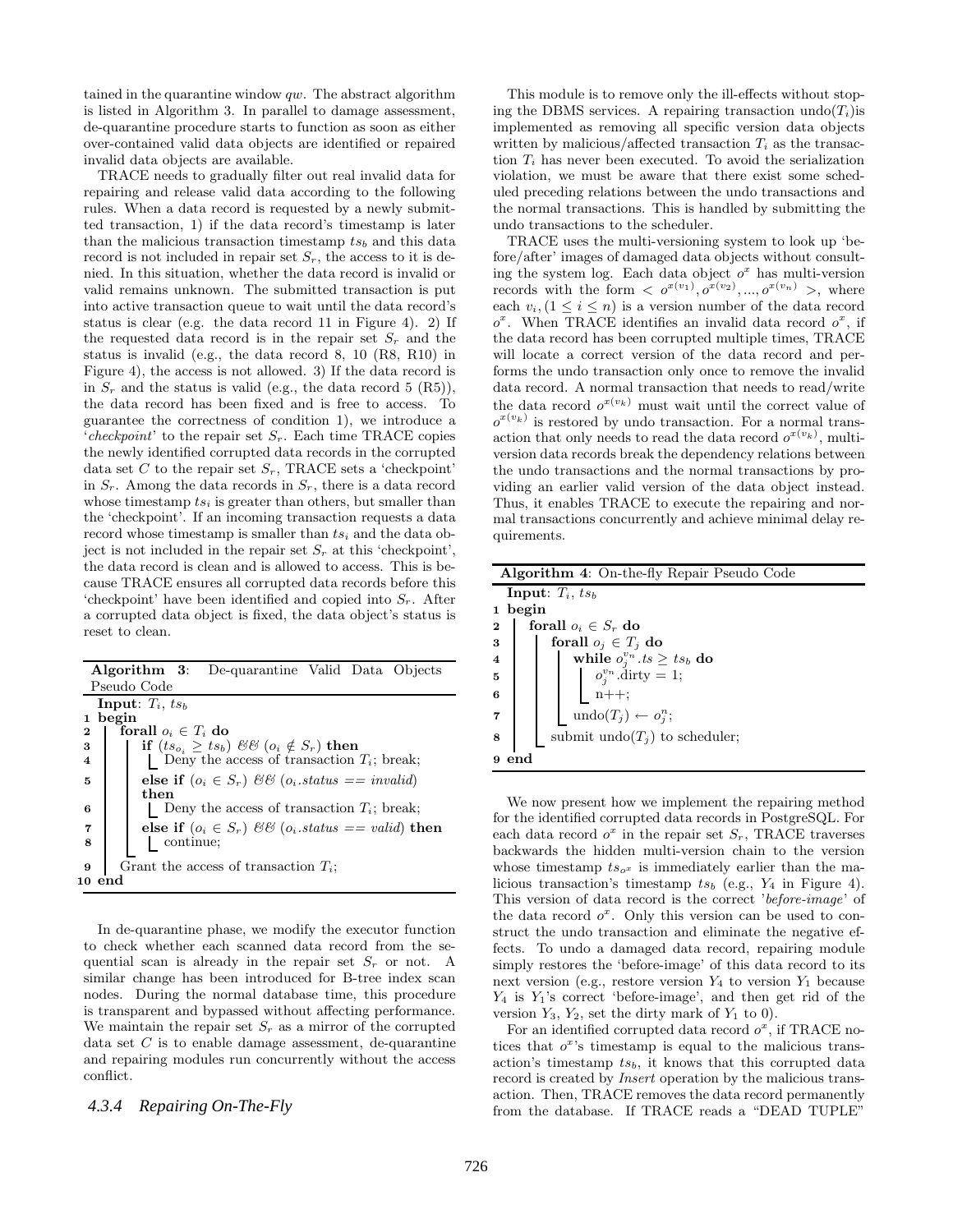mark attached on an invalid data record, TRACE knows the data record is removed by a delete operation by the malicious transaction. TRACE will unmark it and restores it with its right 'before-image'. This mechanism provides the TRACE system the ability to selectively restore a table or a set of data records to a specified time point in the past very quickly, easily and without taking any part of the database offline. One correctness concern with the on-the-fly repair scheme is whether it will compromise serializability. TRACE guarantees serializability because of the following reasons: a) all repairs are done within the quarantined area, so the repairs will not interfere the execution of new transactions; b) our de-quarantine operations ensure serializability by doing atomic per-transitive-closure de-quarantine.

#### *4.3.5 Garbage collection*

Causality Table is a disk table that has the format  $\langle TAG, \rangle$ ORIGINS, TS, PID>. We build a B-tree kind index ordered by  $TAG$  (transaction id  $xid$ ) on top of the causality table and maintain in the main memory, which permits fast access to the related information to assess the damage. However, if we do not remove historical entries from the causality table, it intends to become very large and the index maintained in main memory accordingly become hideous. To keep the causality table relatively small, high performance, and without losing the track of cascading effect, we garbage collect the causality table entries which are no longer of an interest of the damage assessment.

As we discussed in section 4, the Intrusion Detection System (IDS) has detection latency (or detection window), which has influence on when to collect the garbage. We therefore need to study the impact of the detection deficiencies. In this work, we assume that the detection delay is normally distributed with parameter  $T$  (detection latency) and the standard deviation  $\sigma$ . The expected value of the detection delay is:

$$
E(x) = \frac{1}{\sqrt{2\pi}\sigma} \int_{-\infty}^{\infty} e^{-(x-T)^2/2\sigma^2} dx = T
$$
 (1)

and the variation of the detection delay is:

$$
Var(X) = E[(X - T)^{2}] = \sigma^{2}
$$
 (2)

Thus, we have the cumulative distribution function

$$
F(\alpha) = \Phi(\frac{\alpha - T}{\sigma})
$$
\n(3)

where  $\Phi(x) = \frac{1}{\sqrt{2\pi}} \int_{-\infty}^{x} e^{-y^2/2} dy$  is the cumulative distribu-

tion of a standard normal distribution. Hence, if there are no malicious transactions reported during a processing window  $t = k \times T$  and we only keep entries in the causality table within the time window  $t$ , the probability that the causality table does not contain an entry related to the malicious transactions is  $1 - F(t)$ . We define  $1 - F(t)$  as the missing probability. The missing probability does not necessarily indicate that we will miss processing anything but tells the probability that we need to scan the system logs to reconstruct the entries instead of obtaining them from the causality table directly. For example, given the detection delay is normally distributed with parameter  $T = 3s$  and  $\sigma^2 = 9$ . If we wait for  $t = 4 \times T = 12s$  and no malicious transaction has been reported, then the missing probability



Figure 5: An Example of the relationship between the process window and the missing probability

is 0.0013 based on the above analysis (as shown in figure 5). According to the analysis, to garbage collect the causality table entries without missing the track of the cascading effects by malicious transactions, it will be safe to garbage collect those marked entries that stay in the causality table longer than a selected  $kT$  because the probability that the marked entry is involved in a recent negative impact to the database is small enough. In practice, for the sake of the simplicity, in our experiments we assume that the detection latency is normally distributed with parameter  $T = 3s$  (detection latency) and standard deviation  $\sigma = 9s$ , and we set the processing window  $t = 100 \times T = 300$  seconds. Thus, we have a very small probability that garbage collection will harm the causality tracing once an attack is reported.

## **5. EXPERIMENTAL RESULTS**

We implement TRACE as a subsystem in PostgreSQL database system, and evaluate the performance of TRACE based on TPC-C benchmark [10]. We present the experimental results based on the following evaluation metrics. First, we demonstrate the system run time overhead imposed by TRACE, and the comparison of TRACE and peer work [15] on the run time overhead. Second, we demonstrate the comparison of TRACE and traditional 'point-intime' (PIT) failure recovery method. Additionally, we show how the IDS detection latency and false positive rate impact TRACE.

We construct a database application based on the TPC-C benchmark. Transaction workloads are generated based on the application. For more detailed description of TPC-C benchmark, we refer the reader to [10]. A transaction includes both read and write operations. The experiments conducted in this paper run on Debian GNU/Linux with Intel Core Due Processors 2400GHz, 1GB of RAM. We choose PostgreSQL 8.1 as the host database system and compile it with GCC 4.1.2. The TRACE subsystem is implemented using C.

#### **5.1 Run Time Overhead**

We evaluate the system run time overhead of transactions with *update* statements because only when a data record is updated a tag is attached and generates a small piece of overhead. We use the application built up based on TPC-C benchmark. Up to 20,000 transactions execute on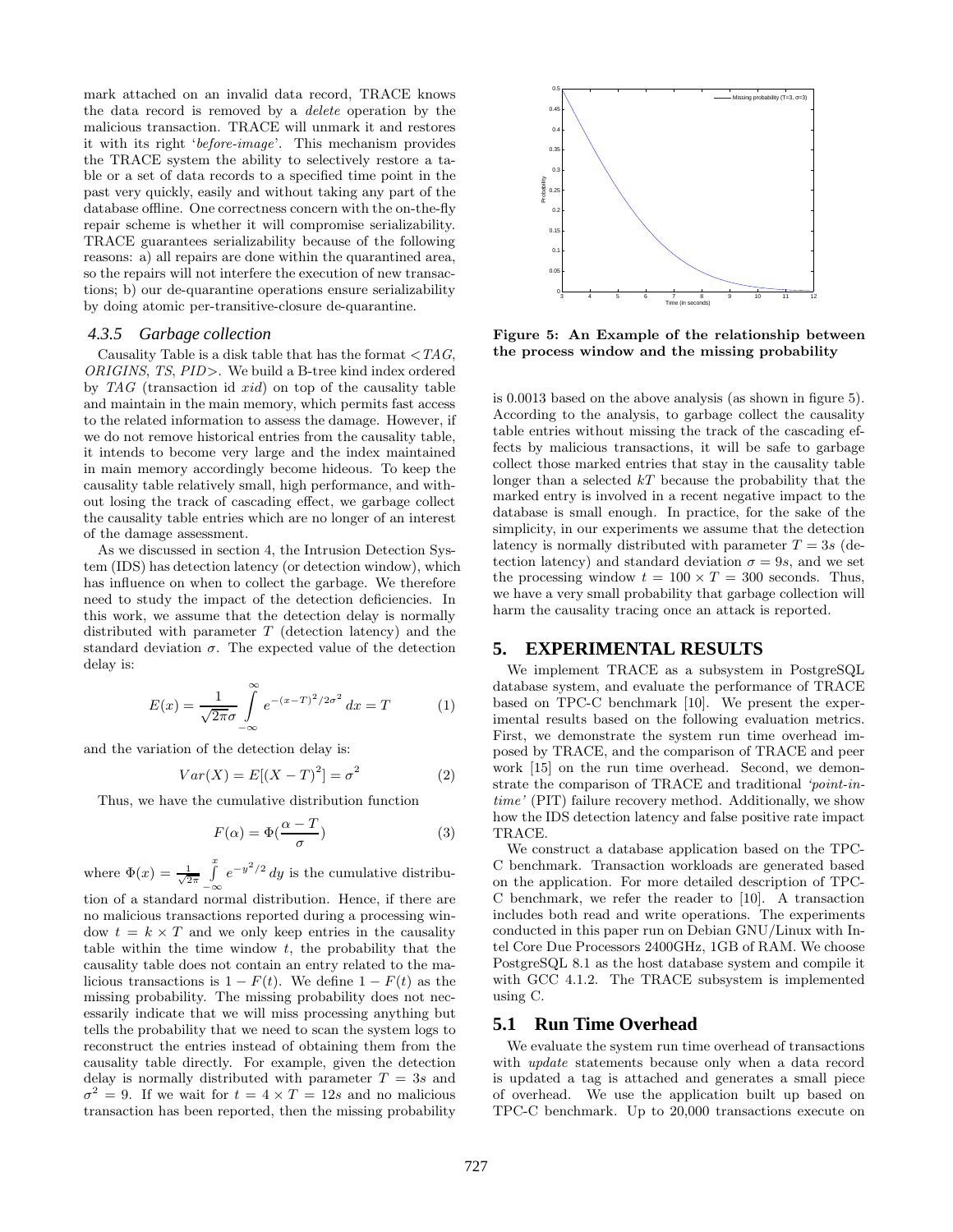

Figure 6: Evaluation of TRACE System

each application. For TPC-C application, we set up each transaction containing no more than 5 update statements. Figure 6(a) shows the comparison of system overhead of TRACE and the raw PostgreSQL system on TPC-C based application. Because TRACE provides additional functionalities, it has system overhead on the PostgreSQL by the size of transaction in terms of the number of update statements. The overhead introduced by TRACE comes from the following possible reasons: 1) for every *insert/update* operation, TRACE needs to create a CT entry and updates the timestamp field in CT. 2) To identify the invalid data records, TRACE maintains a causality table, which needs to allocate and access more disk storage when storing the causality information. For the TPC-C case of 20K transactions, we run the experiment 50 times and the average time of executing a transaction is 7.1 ms. Additional 0.58 ms is added to each transaction (8% on average) to support causality tracking. We also implement the tagging method proposed in the work [15]. The results shown in the Figure 6(a) demonstrate that two methods are comparable and do not cause significant system overhead. In comparison with [1], which adds approximate 25%-35% run time overhead to the system, TRACE achieves a great improvement.

## **5.2 TRACE vs. 'PIT' on Cleansing Time**

Next, we evaluate the performance of TRACE cleansing procedure and the ordinary PostgreSQL 'point-in-time' recovery procedure. We perform two experiments with 20,000 transactions having different ratios of corrupted data records within the database system, lightly damaged (15% of the total data records), heavily damaged (35% of the total data records).

We restrict the number of transactions to be equal for each experiment. For the first 1500 (3000) transactions of the light (heavy) damage experiment, they only contain insert statements. The rest of the transactions have update statements. Thus, each data record will be at least updated for multiple times. Each version of the data record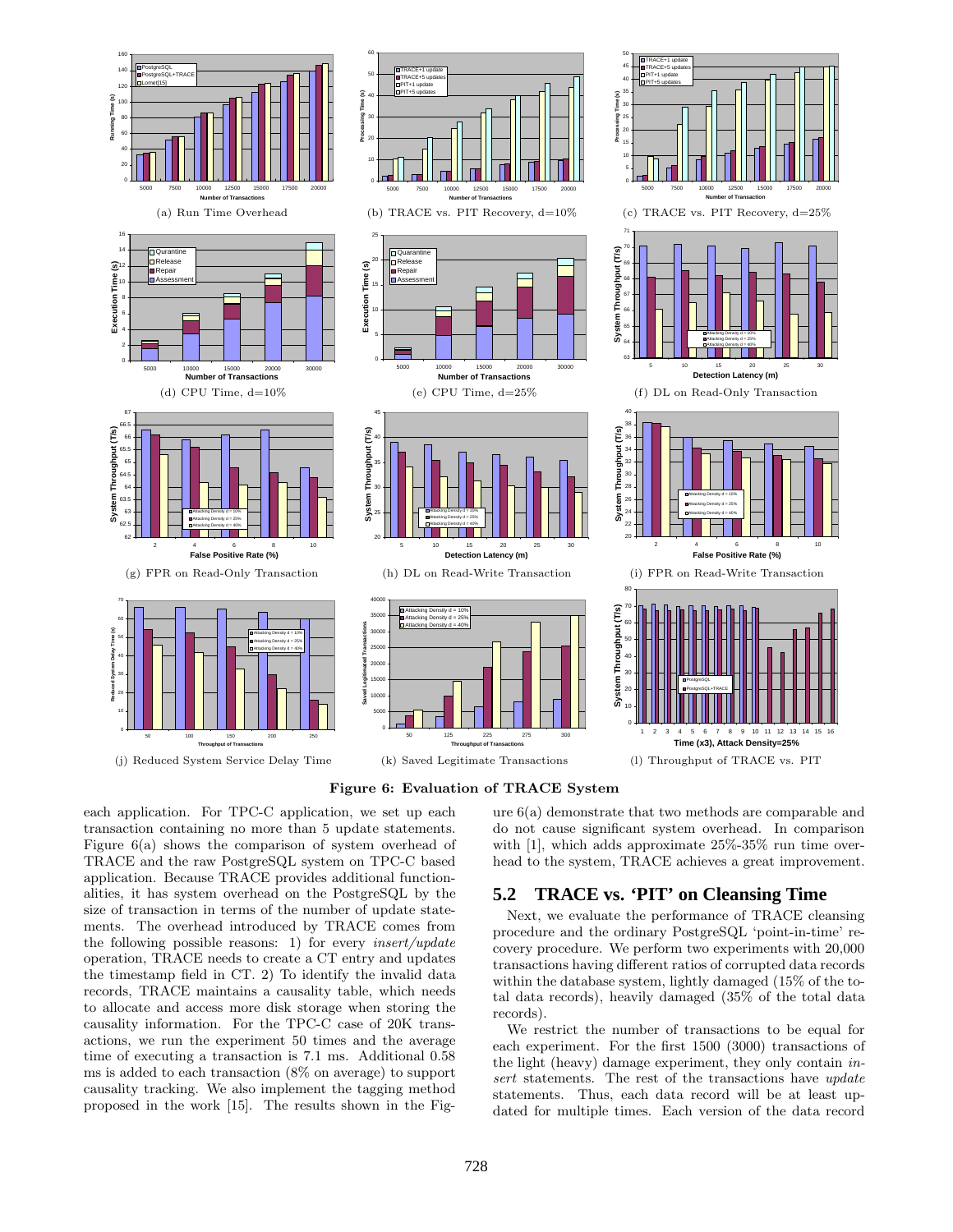is kept in stable storage. To compare the TRACE recovery to the ordinary PostgreSQL 'point-in-time' recovery, we pre-process the database system when we apply PostgreSQL recovery because the typical procedure is to stop postmaster and execute recovery.conf file with appropriated settings. We choose *recovery target xid*() to indicate up to where the 'point-in-time' recovery procedure should perform. After this pre-processing, we re-start postmaster which will go into recovery mode and proceed to read through the archived WAL file it needs. Normally, PostgreSQL recovery will proceed through all available WAL segments, thereby restoring the database to the current point in time or to some previous point in time. Upon completion of the recovery process, the postmaster will rename the recovery file recovery.conf to recovery.done to avoid unnecessary re-entry of recovery mode. Figure  $6(b)$  and Figure  $6(c)$  show the experimental results to indicate that TRACE uses much less time to restore the damaged database back to the consistent state in its recent past. Compared to the 'point-in-time', which installs a backup and unwinds all legitimated results since the time point, TRACE only removes the negative effects caused by malicious transactions and the affected transactions, and then de-commits much less transactions than the standard recovery procedure applied in PostgreSQL. Thus, TRACE recovery mechanism saves a great amount of system down time (up to 80% of the system down time is saved).

## **5.3 System CPU Time Distribution**

To understand how well each key component of TRACE collaborate with others, we evaluate the TRACE components by studying the CPU time occupied by each component. We run the experiment 5 times with the attacking density d=10% (25%), and 5000, 10000, 15000, 20000, and 30000 transactions, respectively. We demonstrate in Figure  $6(d)$  the CPU time consumed by each of the key components when the database system is lightly damaged (15% of the total data records). We see that the damage assessment component approximately consumes 60% of the total execution time, and the damage repair component occupies 25% of the total execution time. The damage quarantine and the damage release components take a small piece of CPU time. When the database is lightly damaged, the workload of damage quarantine, repair, and release is relatively light. Most of the time is spent on the damage assessment because this component will identify the corrupted data (causality table analysis), access the storage (I/O operations), and flush the memory (loading data records). We demonstrate in Figure 6(e) the CPU time taken by each component when the database system is heavily damaged (35% of the total data records). We see that the damage assessment component still dominate the CPU time (approximate 50% of the total). The time spent by the damage repair component roughly increases by 10% because there are more damage data records to repair (submission of undo transaction). The results show that the damage assessment and damage repair components should be investigated more in order to achieve better performance in terms of consuming CPU time. We will study this in our future work.

## **5.4 Zero System Down Time**

To evaluate the performance of TRACE on sustaining a good data service while recovering, we demonstrate in Figure 6(l) the system throughput of the PostgreSQL with/without TRACE based on the TPC-C application. To filter out potential damage spreading transactions, we assume the transaction dependence is tight. For example, if a transaction  $T_x$ does not access compromised data but rely on the result of a transaction  $T_y$ , transaction  $T_x$  will still be filtered out (held in the active transaction queue) if transaction  $T<sub>y</sub>$  is filtered out due to accessing compromised data because the result directly from transaction  $T<sub>y</sub>$  is dirty. In Figure 6(1), we present an approximate 40 seconds system running-time window. Until the time point 11, the database system runs normally. During this partial time window, on average the throughput of PostgreSQL is slightly higher than the PostgreSQL with TRACE because TRACE will add system overhead into the system. At time point 11 (around 33 sec), a malicious transaction is identified. For traditional PostgreSQL system, the system shutdowns itself and stops providing service. For the PostgreSQL with TRACE, the system enables TRACE to carry out the damage quarantine/assessment/cleansing procedure. However, the database service is not harmed and the database system continues providing data access to new transactions while TRACE functions. During this partial time window (point 11 to point 16), the database armed with TRACE can still achieve near 57  $T/s$  system throughput. In the worst time point, the throughput degradation ratio of TRACE is less than 40%, and the degradation ratio is quickly improved to 20% within 3 seconds. Overall, the goal of continuing providing service when the system is under an attack is met with satisfactory system throughput performance. Hence, the requirement R2 is achieved.

## **5.5 Service Delay Time and Saved Legitimate Transactions**

We define the *service delay time* as the delay time experienced by a transaction  $T_i$ , denoted as  $(t_n - t_m)^{T_i}$ , where  $t_m$ is the time point the transaction  $T_i$  requests a data record, and  $t_n$  is the time point the transaction gets served. The average system outage time for  $n$  transactions is denoted as  $\frac{\sum_{i=1}^{n}(t_n-t_m)^{T_i}}{n}$ . For example, if the database system with PIT recovery needs 10s to restore and back to service, and during the time of recovery 100 transactions are submitted to the server, the average service delay for a transaction is 10s. For the database with TRACE, the average service delay is  $\frac{\sum_{i=1}^{100} (t_n-t_m)^{T_i}}{100}$ . Then, the reduced service delay time is  $10 - \frac{\sum_{i=1}^{100} (t_n - t_m)^{T_i}}{100}$  for this case. We define the attacking density  $d = \frac{b}{t}$ , where b and t are the throughput of malicious transactions within  $t$  and the total throughput of transactions, respectively. For example, if the total throughput of the system is 500 transaction per second, where there are 100 malicious transactions per second, the attacking density is 0.2. We run each setting 300 seconds on the TPC-C application to obtain stable results.

The experimental results are shown in Figure 6(j) and Figure  $6(k)$ . Figure  $6(i)$  shows the reduced system service delay time w.r.t. different attacking density and throughput. We observe that, with TRACE component, the reduced system delay time is significant. The percentage of reduced service delay time decreases as the system throughput increases, and it decreases sharply (down to 15%) as the attacking density  $d$  increases. The reason is when the attacking density and throughput is light, TRACE spends less time to analyze the causality table and has much less corrupted data records to repair. As the  $d$  and throughput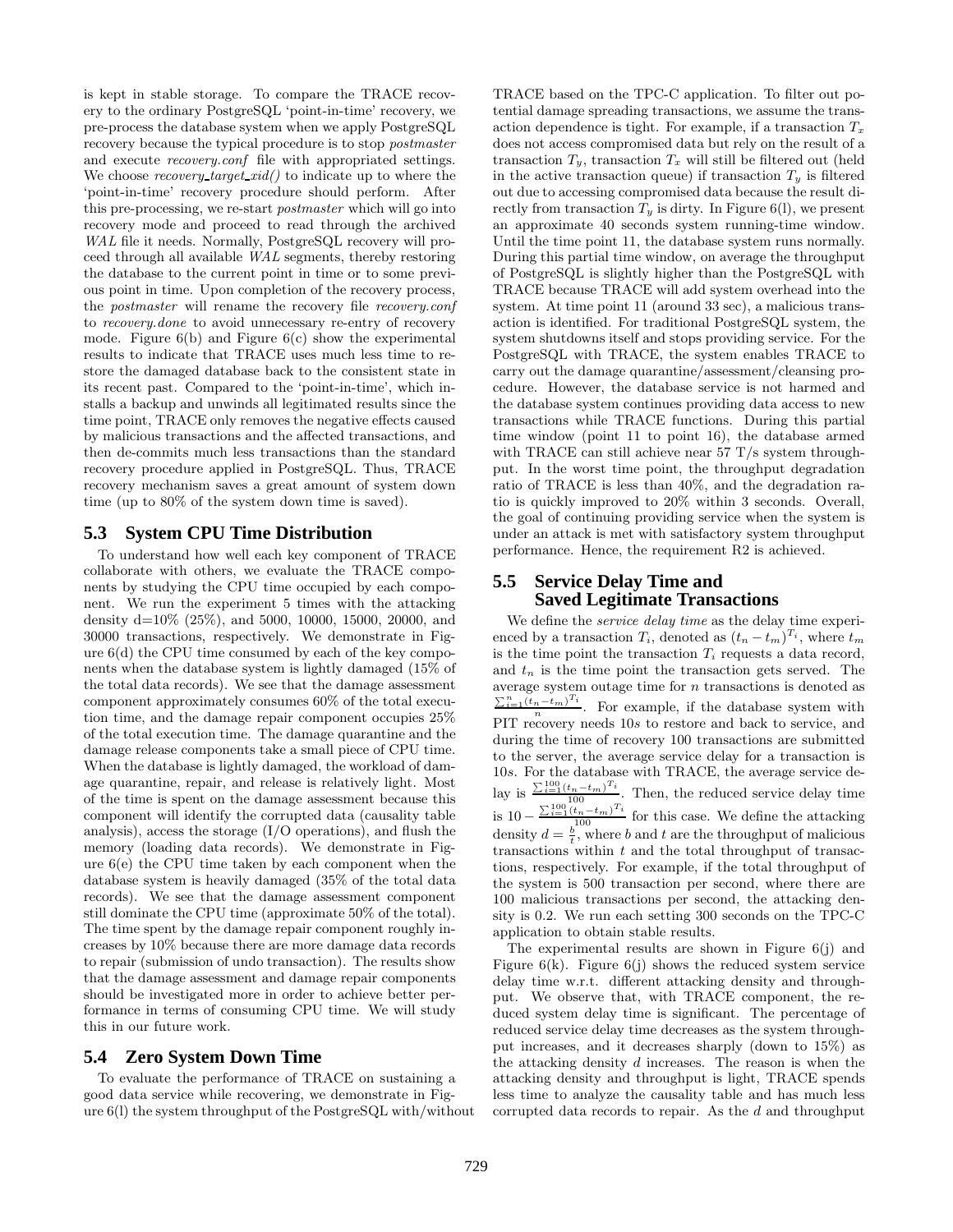increase, TRACE causes the database system running busy in identifying the corrupted data records. However, even the percentage decreases, TRACE still saves a great amount of system outage time and makes the system stay online. Figure 6(k) shows the reduced de-committed transactions w.r.t. different attacking density and throughput. We observe that TRACE can save a large amount of innocent transactions, and then avoids re-submitting these transactions. This reduces the processing cost because the re-submitting process is very labor intensive and re-executing some of these transactions may generate different results than their original execution.

## **5.6 IDS Impacts on TRACE System**

When we evaluate the performance of TRACE on the requirement R3 and R4, we also consider the impact of the detection latency and the false positive rate of the IDS. To study the IDS impact on TRACE, we implement the system proposed in [11]. We demonstrate in Figure 6(f) and 6(h) the detection latency impact on TRACE, in Figure  $6(g)$  and 6(i) the false positive rate impact on TRACE, respectively. Figure 6(f) shows the influence of the IDS detection latency on read-only transactions in terms of transaction throughput. It is clear that the read-only transaction throughput is not affected much as the detection latency increases. As long as the incoming transactions are read-only transactions, TRACE simply responses as the database normally operates if the data records requested by the transactions are not quarantined. If the data records requested by the transactions are quarantined, TRACE provides an old but valid version of the corresponding data record. Thus, the incoming read-only transactions are not blocked in the active transaction queue. As the damage rate increases along the X-axis of the Figure 6(f), we can see that read-only transactions also experience a little delay because of the following reasons: 1) TRACE consumes CPU time to do damage assessment and cleansing, 2) Detection latency causes more data records affected. Figure  $6(g)$  shows the influence of false positive rate of IDS on processing read-only transactions. We set the false positive rate at 2%-10%. As the the false positive rate increases, the transaction throughput is approximately steady at the same level. Thus, the experimental results verify that the non-block for read-only transaction is satisfied.

Figure 6(h) shows the impact of the IDS detection latency on read-write transactions. The figure clearly shows that the read-write transactions are severely impacted by the IDS detection latency. As the detection latency increases along the X-axis, the system experiences a dramatic throughput downgrade. In addition, when the system is under the heavy data corruption circumstance (e.g., attack density d=25%), the system suffers even more throughput downgrade. This is because long detection latency imposes more corrupted data records on the database system due to the damage spreading. TRACE then needs to put more effort into the work of analyzing damage, repairing corrupted data records, and de-quarantining the fixed data records to the suspended transactions. Figure 6(i) presents the impact of the IDS false positive rate on read-write transactions. As expected, the false positive rate of IDS impairs the system throughput and causes delays to the newly incoming transactions as the detection latency does. As the IDS false positive rate increases, the delay to the incoming read-write transactions ascends. This is because the false alarm from IDS enforces TRACE to act upon the alarm signal. TRACE then mistakenly quarantines legitimate work and rolls back the work it thinks as corrupted. Since TRACE has no pre-knowledge of whether the raised false alarm is true alarm or not, but only carries on what it has to do. Thus, TRACE causes the newly incoming read-write transactions to experience delays.

## **5.7 Discussion**

The experimental results have shown that TRACE can achieve the goal of satisfying all four requirements. However, TRACE also has its limitations due to the impact of the false positive alerts of IDS. First, the false positive alerts can mistakenly force TRACE to act on innocent data objects and then cause undesired denial of service. Second, the false positive alerts can force TRACE to mistakenly repair uncorrupted data objects and then cause undesired performance degraded. As we mentioned in Section 4.1, the impact of false positive alerts can be effectively mitigated by data corruption verification techniques such as storage jamming and checkpoint based corruption verification. In fact, such negative impact is fundamentally caused by the need of online intrusion recovery instead of any specific recovery technique. Offline intrusion recovery, in which the database server is taken down until the repairs are done, will not suffer from such impact. However, the availability or business continuity loss caused by offline recovery can cost several magnitudes more than such impact.

## **6. CONCLUSION**

We have dealt with the problem of malicious transactions that result in corrupted data. TRACE identifies the invalid data records and all subsequent data submitted by legitimated transactions affected by the malicious transactions directly or indirectly. Our marking scheme used in damage assessment enables us only de-commit the effects from affected transactions. Working with multi-version data records makes it unnecessary to restore a backup which is always online. Overall, our system removes far fewer transactions than the conventional recovery mechanisms and in turn provides the capability to achieve the aforementioned four requirements.

#### *Acknowledgement.*

This work was supported by NSF CNS-0716479, AFOSR MURI: Autonomic Recovery of Enterprise-wide Systems After Attack or Failure with Forward Correction, and AFRL award FA8750-08-C-0137.

## **7. REFERENCES**

- [1] P. Ammann, S. Jajodia, and P. Liu. Recovery from malicious transactions. IEEE Transaction on Knowledge and Data Engineering, 14(5):1167–1185, 2002.
- [2] P. Ammann, S. Jajodia, C. McCollum, and B. Blaustein. Surviving information warfare attacks on databases. In the IEEE Symposium on Security and Privacy, pages 164–174, Oakland, CA, May 1997.
- [3] K. Bai and P. Liu. Towards database firewall: Mining the damage spreading patterns. In  $22^{nd}$  Annual Computer Security Applications Conference (ACSAC 2006), pages 449–462, 2006.